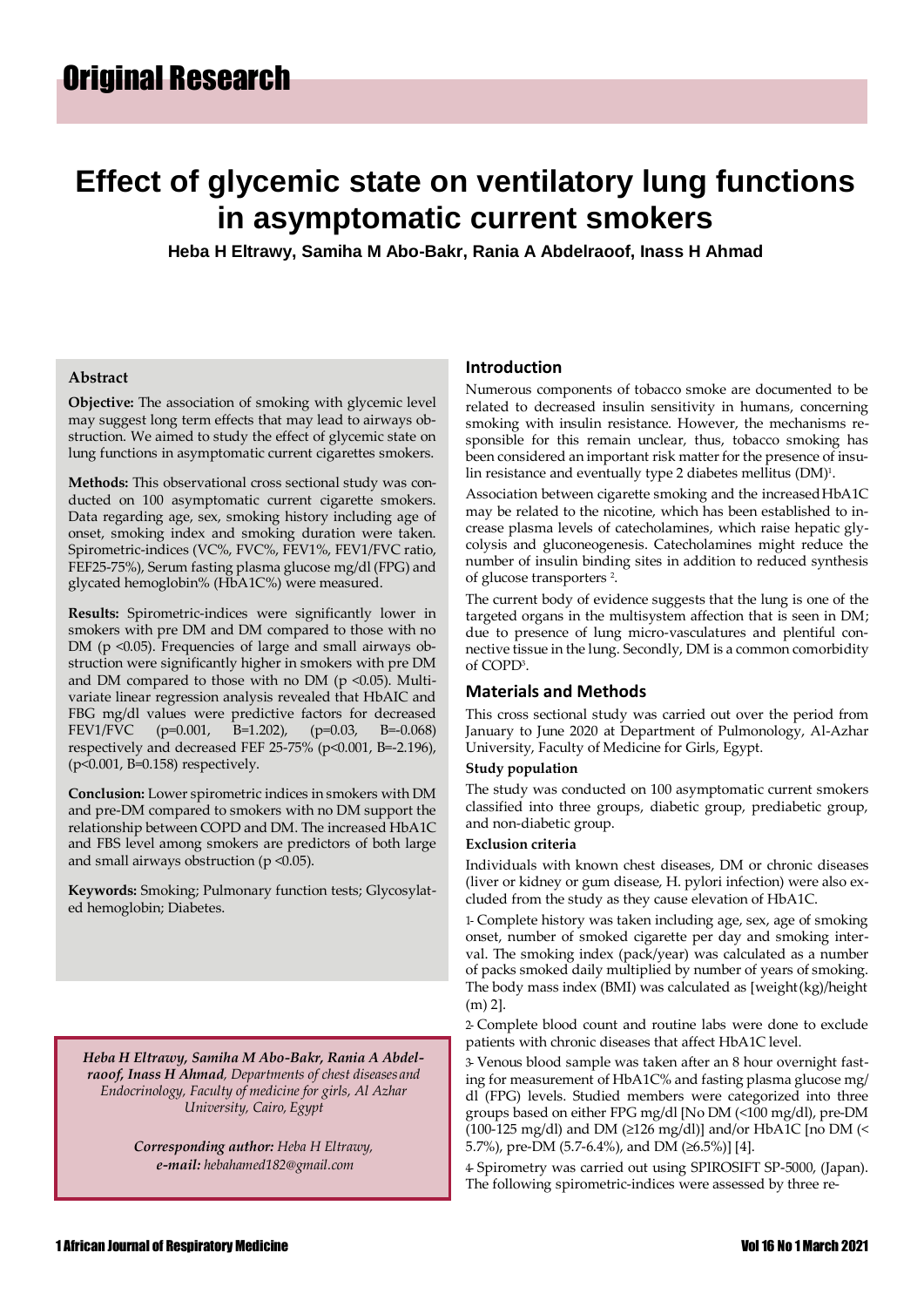# Original Research

peated procedures, as recommended by ERS (5): vital capacity (VC%predicted), forced vital capacity (FVC% predicted), forced expiratory volume in the first second (FEV1%predicted), FEV1\ FVC ratio, and forced expiratory flow rate 25-75 (FEF25-75%predicted). To assess the frequencies of obstructive pattern, the study participants were classified based on  $FEV<sub>1</sub>\$  FVC ratio into: 1) large airway obstruction (FEV<sub>1</sub> \FVC $\lt$ 70%), 2) No large airway obstruction (FEV1/FVC)  $\geq$ 70%. They were also classified based on FEF 25-75% into: 1) Small airways obstruction (FEF 25- 75%<65), and 2) No small airways obstructions (FEF 25-75% ≥65).

*Figure 1: Bar chart showing Comparison of Spirometric-indices between smokers with no DM, smokers with pre DM and DM (based on HbA1C)*



*Figure 2: Bar chart showing Comparison of (large airway obstruction and Small airway obstruction frequencies between smokers with no DM, pre DM and smokers with DM (based on HbA1C).*



#### **Ethical consideration**

The research protocol was approved by Faculty of Medicine for Girls, Al-Azhar University institutional review board (IRB No.202001027), Cairo, Egypt (ethical review committee). Sharing was voluntary; an informed written agreement was obtained from each participant before enrolment into the study. Data were anonymous and coded to assure confidentiality of participants.

#### **Statistical analysis**

We employed descriptive statistics (mean±standard deviation for quantitative data and frequencies for categorical data) to present the collected data. The hypothesize of significant associa-

tion between continuous variables was examined using Independent-samples t-test or One-way ANOVA, when comparing two and three groups, respectively. The hypothesize of significant association between categorical variables was examined using Chi-square (x2) test. We examined potential predictors of large airway obstruction using binary logistic regression. The null hypothesize was rejected at p-value of less than 5%. Analysis of recorded data was done by using the statistical package for social sciences, version 20.0 (SPSS Inc., Chicago, Illinois, USA).

### **Results**

Table 1 showed descriptive data of studied smoker group.

Table 2, Figure 3 showed that the spirometric-indices were significantly lower in smokers with pre DM and DM compared to those with no DM, and in smokers with DM compared to those without DM ( $p \le 0.05$ ). On the other hand, FBS was significantly higher in smokers with pre DM and DM compared to those with no DM, and in smokers with DM compared to those without DM  $(p<0.05)$ .

Table 3, Figure 2 revealed that the frequencies of large airway and small airways obstruction were significantly higher in smokers with pre DM and DM compared to those with no DM (p< 0.05).

Table 4 shows that HbA1C (p=0.001, B=1.202), FEF 25-75%  $(p=0.002, B=0.292)$ , post-BD FEV<sub>1</sub>/FVC ratio (p<0.001, B=0.749). smoking duration ( $p=0.041$ , B=- 0.131), and lastly FBS ( $p=0.03$ ,

B=- 0.068) were predictive factors of large airway obstruction (by multivariate regression analysis) (FEV1/FVC<70) among smokers.

Table 5 demonstrates that that HbA1C (p<0.001, B=-2.196), FVC% (p<0.001, B=0.705), VC% (p=0.036, B=0.357), pre-BD FEV1/FVC ratio (p=0.002, B=-0.354), and lastly FBS (p<0.001, B=0.158) were the predictive factors for small airways obstruction (FEF25-75% <65%) in smokers by multivariate regression analysis.

*Tables 1: Descriptive data of the studied asymptomatic current smokers*

| Demographic data               |               | Smokers $(N = 100)$ |
|--------------------------------|---------------|---------------------|
| Age/yrs                        | Mean $\pm$ SD | $41.59 \pm 13.52$   |
| Sex                            | Male          | 87 (87%)            |
|                                | Female        | 13 (13%)            |
| $BMI$ (kg/m2)                  | Mean $+$ SD   | $26.66 \pm 3.16$    |
| Age of starting<br>smoking/yrs | Mean $\pm$ SD | $24.44 \pm 8.88$    |
| Smoking duration/<br>yrs       | $Mean \pm SD$ | $29.18 \pm 10.94$   |
| Smoking index<br>(pack/year)   | $Mean + SD$   | $22.82 \pm 9.37$    |
| FEV1/FVC ratio                 | Mean $\pm$ SD | $81.54 \pm 9.72$    |
| FEV1%                          | Mean $\pm$ SD | $80.67 \pm 8.71$    |
| FVC%                           | $Mean + SD$   | $74.63 \pm 5.79$    |
| VC%                            | $Mean + SD$   | $79.28 \pm 5.82$    |
| FEF25-75%                      | Mean $\pm$ SD | $64.55 \pm 7.75$    |
| FPG mg/dl                      | $Mean \pm SD$ | $107.26 \pm 16.29$  |
| HbA1C%                         | Mean $\pm$ SD | $5.89 \pm 0.72$     |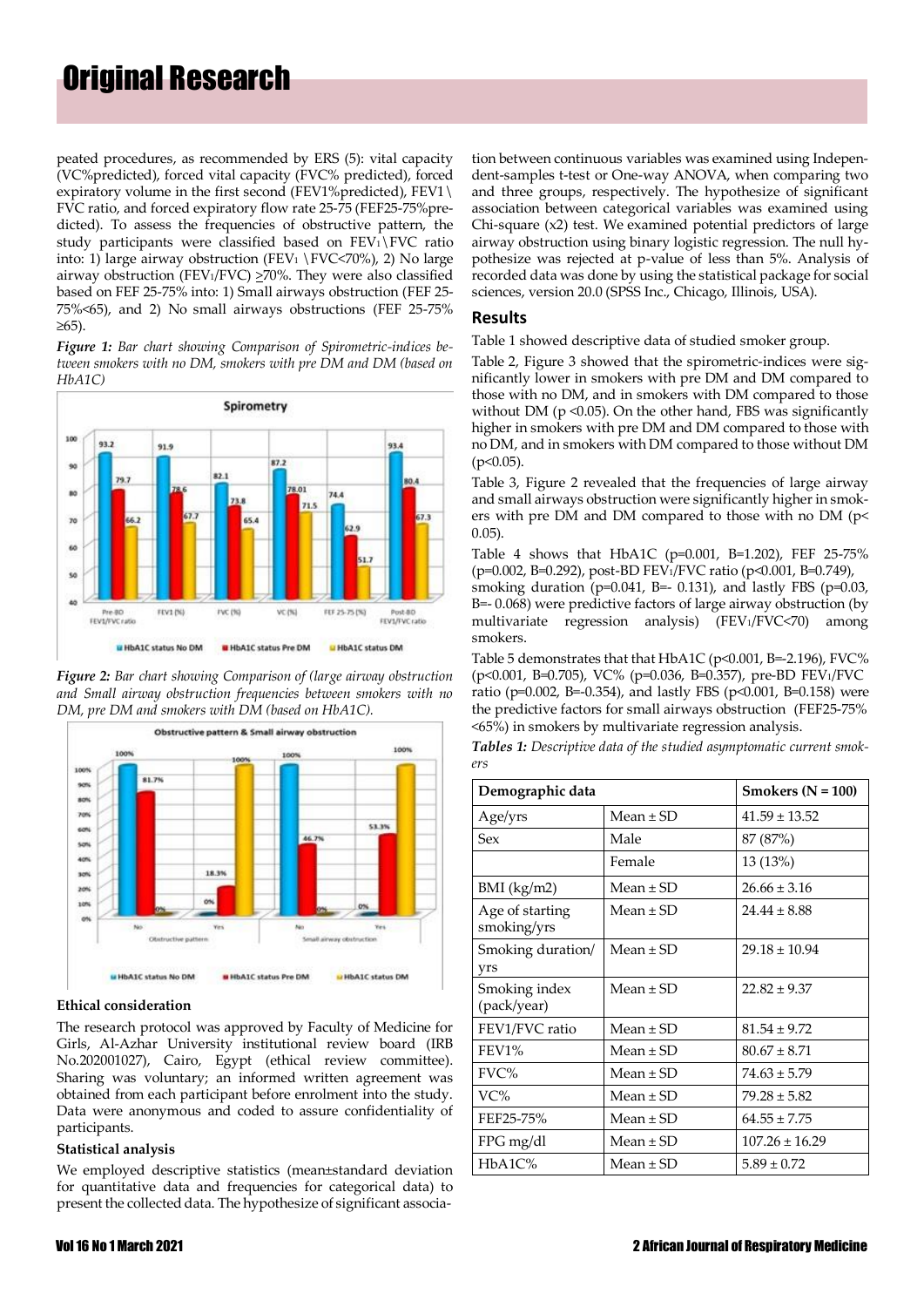*Tables 2: Comparison of Spirometric-indices between smokers with no DM, smokers with pre DM and smokers with DM (based on HbA1C)*

|                              |               | based<br>on HbA <sub>1</sub> C | based<br>on HbA <sub>1</sub> C | based<br>on HbA <sub>1</sub> C |           | Post hoc<br>analysis | Post hoc<br>analysis | Post hoc<br>analysis |
|------------------------------|---------------|--------------------------------|--------------------------------|--------------------------------|-----------|----------------------|----------------------|----------------------|
| Spirometry data              | No DM         | Pre DM                         | <b>DM</b>                      | $Test^{\beta}$                 | <b>P1</b> | P <sub>2</sub>       | P <sub>3</sub>       |                      |
|                              |               | $(N = 30)$                     | $(N = 60)$                     | $(N = 10)$                     |           |                      |                      |                      |
| Pre-BD<br>FEV1/FVC<br>ratio  | Mean $\pm$ SD | $93.2 \pm 2.5$                 | $79.7 \pm 6.7$                 | $66.2 \pm 0.7$                 | 0.001     | 0.002                | 0.001                | 0.003                |
| FEV1 %                       | Mean $\pm$ SD | $91.9 \pm 2.2$                 | $78.6 \pm 5.5$                 | $67.7 \pm 0.9$                 | 0.001     | 0.001                | 0.001                | 0.001                |
| $FVC$ %                      | Mean $\pm$ SD | $82.1 \pm 2.2$                 | $73.8 \pm 3.4$                 | $65.4 \pm 1.7$                 | 0.0002    | 0.003                | 0.001                | 0.001                |
| VC%                          | Mean $\pm$ SD | $87.2 \pm 2.1$                 | $78.01 \pm 3.6$                | $71.5 \pm 1.01$                | 0.001     | 0.003                | 0.003                | 0.001                |
| FEF25-75 %                   | Mean ±SD      | $74.4 \pm 3.1$                 | $62.9 \pm 4.09$                | $51.7 \pm 1.9$                 | 0.003     | 0.002                | 0.001                | 0.001                |
| Post-BD<br>FEV1/FVC<br>ratio | Mean ±SD      | $93.4 \pm 2.5$                 | $80.4 \pm 6.1$                 | $67.3 \pm 0.4$                 | 0.001     | 0.002                | 0.001                | 0.003                |
| FBS mg/dl                    | Mean $\pm$ SD | $88.3{\pm}5.9$                 | $113.1\pm7.9$                  | $136.6 \pm 4.5$                | 0.001     | 0.004                | 0.001                | 0.001                |

β: ANOVA, P1: no DM vs. pre DM, P2: no DM vs. DM, P3: pre DM vs. DM Abbreviations: yrs: years, FVC: forced vital capacity, FEV1: forced expiratory volume in first second and FEF25-75 %: forced expiratory volume in 25-75% of vital capacity, BD: bronchodilators, HbA1C: glycosylated hemoglobin, FPG: fasting blood sugar

*Tables 3: Comparison of frequencies of large airway and small airways obstruction between smokers with no DM, smokers with pre DM and smokers with DM (based on HbA1C)*

|                                                                                                                                                |                           |             |              |             |                   | Chi-square test |                |                |
|------------------------------------------------------------------------------------------------------------------------------------------------|---------------------------|-------------|--------------|-------------|-------------------|-----------------|----------------|----------------|
|                                                                                                                                                |                           | No DM       | Pre DM       | <b>DM</b>   | Test <sup>*</sup> |                 |                |                |
|                                                                                                                                                |                           | $(N = 30)$  | $(N = 60)$   | $(N = 10)$  |                   | <b>P1</b>       | P <sub>2</sub> | P <sub>3</sub> |
| large airway<br>obstruction                                                                                                                    | <b>Non</b><br>obstructive | $30(100\%)$ | 49 (81.7%)   | $0(0\%)$    | 0.001             | 0.012           | 0.001          | 0.002          |
|                                                                                                                                                | obstructive               | $0(0\%)$    | $11(18.3\%)$ | $10(100\%)$ |                   |                 |                |                |
| Small<br>airway<br>obstruction                                                                                                                 | <b>Non</b><br>obstructive | $30(100\%)$ | 28 (46.7%)   | $0(0\%)$    | 0.002             | 0.001           | 0.003          | 0.005          |
|                                                                                                                                                | obstructive               | $0(0\%)$    | $32(53.3\%)$ | $10(100\%)$ |                   |                 |                |                |
| *: Chi-square P1: no DM vs. pre DM, P2: no DM vs. DM, P3: pre DM vs. DM<br>Abbreviations: DM: diabetes mellitus, pre DM: pre diabetes mellitus |                           |             |              |             |                   |                 |                |                |

*Tables 4: Multivariate linear regression analysis for predictive factors of large airway obstructive pattern (FEV1/FVC < 70%)*

| FEV1/FVC ratio | B        | <b>SE</b> | P     | 95% CL   |       |
|----------------|----------|-----------|-------|----------|-------|
| (Constant)     | 16.361   | 16.562    | 0.326 | $-16.56$ | 49.29 |
| Age/yrs        | $-0.001$ | 0.008     | 0.873 | $-0.018$ | 0.015 |
| <b>Sex</b>     | 0.112    | 0.297     | 0.706 | $-0.478$ | 0.702 |
| Weight/kg      | 0.001    | 0.018     | 0.965 | $-0.035$ | 0.037 |
| BMI            | 0.011    | 0.055     | 0.845 | $-0.099$ | 0.121 |
| Smoking index  | 0.01     | 0.079     | 0.897 | $-0.148$ | 0.168 |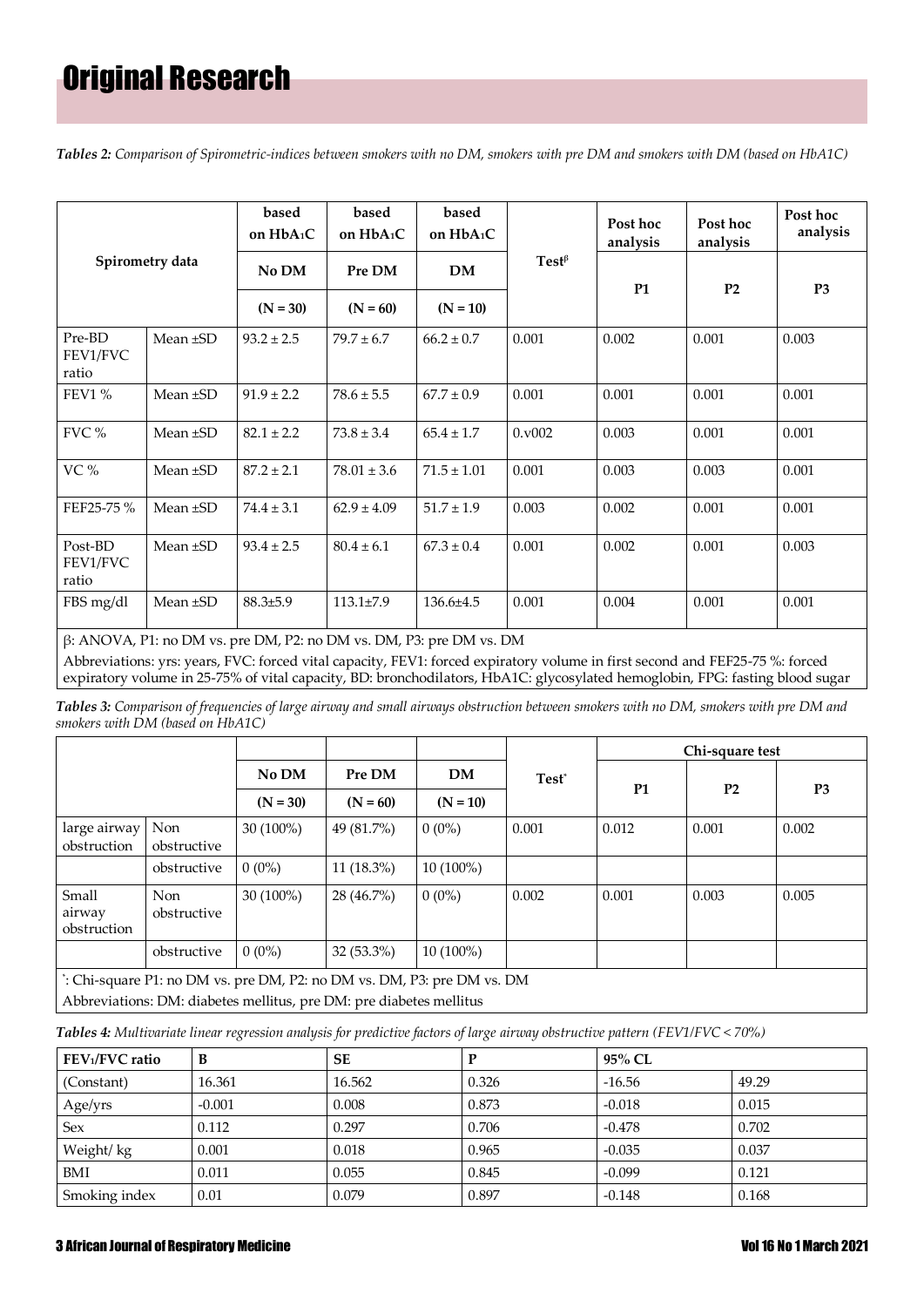# Original Research

| Smoking duration/<br>yrs    | $-0.131$ | 0.063 | 0.041 | $-0.258$ | $-0.005$ |
|-----------------------------|----------|-------|-------|----------|----------|
| Age of smoking<br>onset/yrs | $-0.129$ | 0.07  | 0.067 | $-0.268$ | 0.009    |
| FEV1%                       | 0.158    | 0.144 | 0.275 | $-0.128$ | 0.444    |
| FVC%                        | $-0.026$ | 0.171 | 0.877 | $-0.365$ | 0.313    |
| VC%                         | $-0.243$ | 0.154 | 0.118 | $-0.548$ | 0.063    |
| FEF25.75%                   | 0.292    | 0.093 | 0.002 | 0.107    | 0.477    |
| Post BD FEV1/FVC<br>ratio   | 0.749    | 0.064 | 0.001 | 0.622    | 0.876    |
| FBS mg/dl                   | $-0.068$ | 0.031 | 0.03  | $-0.13$  | $-0.007$ |
| HbA1C                       | 1.202    | 0.341 | 0.001 | 0.525    | 1.879    |

B: Regression coefficient, SE: Standard error, CL: Confidence interval.

**Abbreviations:** BMI: body mass index yrs: years, FVC: forced vital capacity, FEV1: forced expiratory volume in first second and FEF25-75 %: forced expiratory volume in 25-75% of vital capacity, HbA1C: glycosylated hemoglobin, FPG: fasting blood sugar.

| Tables 5: Multivariate linear regression analysis for predictive factors of decreased FEF25-75% (small airway obstructive pattern). |  |  |  |  |  |
|-------------------------------------------------------------------------------------------------------------------------------------|--|--|--|--|--|
|-------------------------------------------------------------------------------------------------------------------------------------|--|--|--|--|--|

| FEF $25 - 75\%$                 | B         | SE    | ${\bf P}$ | 95% CL   |           |
|---------------------------------|-----------|-------|-----------|----------|-----------|
| (Constant)                      | $-51.716$ | 17.46 | 0.004     | $-86.43$ | $-16.992$ |
| Age/yrs                         | $-0.002$  | 0.009 | 0.798     | $-0.021$ | 0.016     |
| Sex                             | $-0.223$  | 0.326 | 0.495     | $-0.872$ | 0.425     |
| Weight /kg                      | 0.019     | 0.02  | 0.344     | $-0.021$ | 0.058     |
| BMI                             | $-0.055$  | 0.061 | 0.372     | $-0.175$ | 0.066     |
| Smoking Index                   | 0.083     | 0.087 | 0.341     | $-0.09$  | 0.257     |
| Smoking duration/<br>yrs        | $\Omega$  | 0.072 | 0.997     | $-0.143$ | 0.142     |
| Age of starting<br>smoking /yrs | 0.046     | 0.078 | 0.559     | $-0.109$ | 0.201     |
| Pre.BD FEV1/FVC<br>ratio        | 0.354     | 0.113 | 0.002     | 0.129    | 0.579     |
| FEV1%                           | 0.168     | 0.158 | 0.292     | $-0.147$ | 0.483     |
| FVC%                            | 0.705     | 0.172 | 0.001     | 0.364    | 1.046     |
| VC%                             | 0.357     | 0.167 | 0.036     | 0.024    | 0.689     |
| Post BD FEV1/FVC<br>ratio       | $-0.172$  | 0.112 | 0.128     | $-0.395$ | 0.051     |
| FBS mg/dl                       | 0.158     | 0.031 | 0.001     | 0.097    | 0.219     |
| HbA1C                           | $-2.196$  | 0.323 | 0.001     | $-2.839$ | $-1.553$  |

B: Regression coefficient, SE: Standard error, CL: Confidence interval.

Abbreviations: BMI: body mass index ,yrs: years, FVC: forced vital capacity, FEV1: forced expiratory volume in first second and FEF25-75 %: forced expiratory volume in 25-75% of vital capacity, HbA1C: glycosylated hemoglobin, FPG: fasting blood sugar.

ª : Chi-square test, \* : significant test

Abbreviations: BMI: body mass index yrs: years, FVC: forced vital capacity, FEV1: forced expiratory volume in first second and FEF25-75%: forced expiratory volume in 25-75% of vital capacity, HbA1C: glycosylated hemoglobin, FPG: fasting blood sugar

### **Discussion**

The relationship between DM and lung function remains essential because of potential epidemiological and clinical consequences. May systemic inflammation of DM clarify the affected

lung function?4-6 In the current study all smokers with DM (100%) had large airway obstruction and small large and small airway obstruction in PFT, while only 18.3% and 53.3% of smokers with pre-DM had large and small airways obstruction respectively, on the other hand no smokers without DM had abnormal PFT (Table 3). These results support the possible involvement of in- flammatory process in diabetic patients, which subsequently can progress to chronic airway obstruction. The association of smoking with HbA1c recommends long term effects that may lead to higher risk of airways obstruction which is a feature of COPD.<sup>7</sup> The mechanisms that cause high prevalence of DM in COPD is still indistinct; however, the existence of inflammatory process,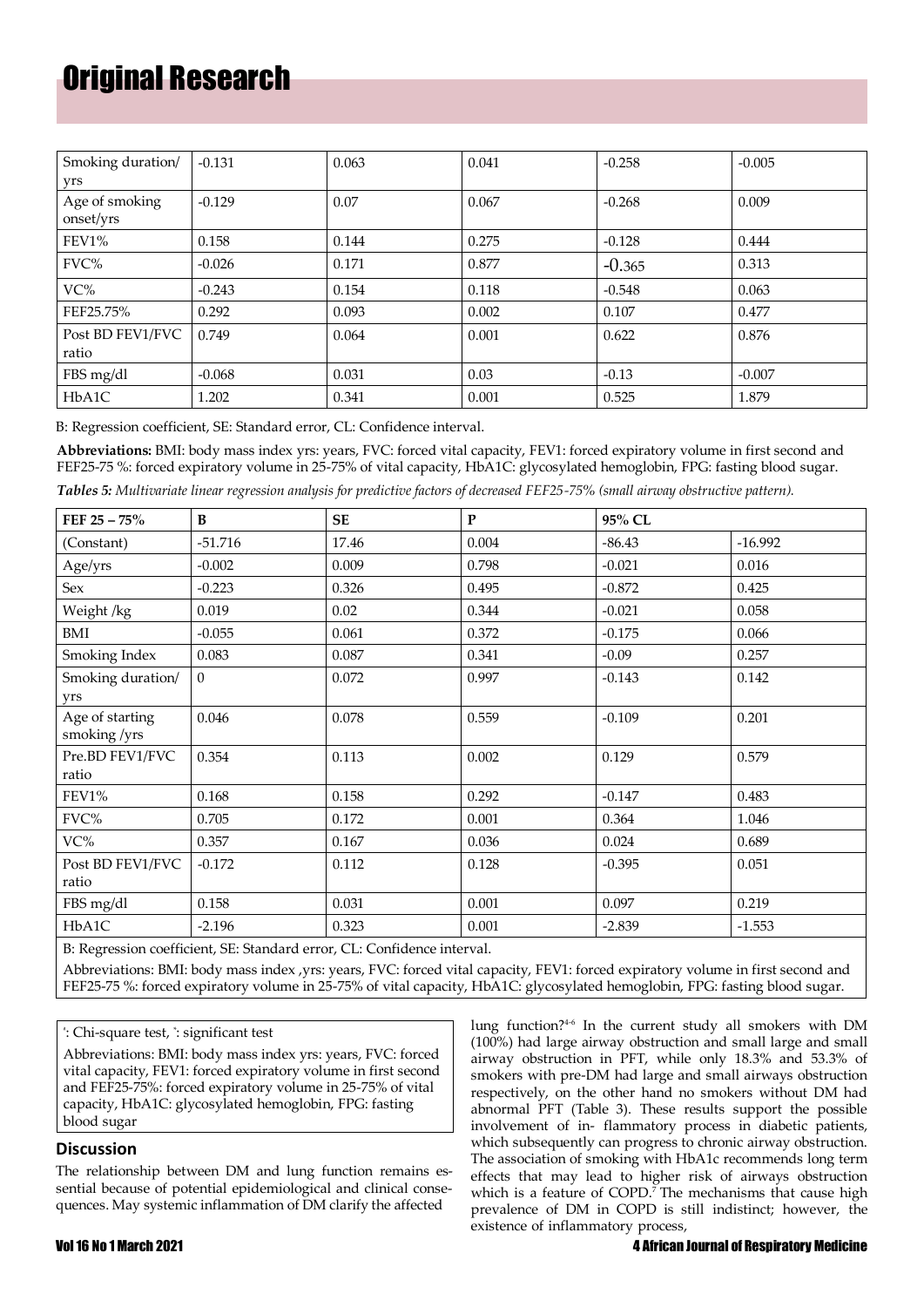as well as hypoxic injuries and oxidative stress, may represent potential. Systemic mechanisms of the high COPD prevalence in diabetic patients is prevalent in the setting of COPD and T2DM sharing character to both COPD and to T2DM, which initiates insulin resistance, atherosclerosis and many systemic expressions of COPD.<sup>8</sup>

These mechanisms are supported by many observations. For example, Sagun et al. (2015)<sup>9</sup> demonstrated significant elevation in the prevalence of lung dysfunction in patients with insulin resistance of group (p=0.039). Baba et al.  $(2017)^{10}$  reported that the prevalence of obstructive ventilatory function pattern was significantly more common among patients with impaired glucose tolerance and smokers. Tina et al. (2016)<sup>7</sup> reported that 48.3% of persons with T2DM had smoking history with 46.2 pack years, and current smokers were 20.9%, twenty percent of them had normal PFT and one-third had COPD. Additionally, 74% had variable degrees of obstructive pattern (p<0.001). Kinney and Baker (2014) recorded that persons with DM have a 22% in- creased danger of developing COPD.<sup>11</sup> The mechanisms under- lying this reduction in spirometric indices in patients with pre- DM or DM are not fully clear; however, various theories were proposed including significant increase in the alveolar epithelial thickness and microangiopathy within the lung. Besides, pa- tients with DM may exhibit reduced recoiling capacity of the lung, leading to impaired volumes and recoil. In return, the ex- halation function is impaired.<sup>12</sup> However, common mechanisms, which are believed to contribute to lung dysfunction in diabetic patients, include microvascular abnormalities, glycosylation of tissue proteins, and abnormal respiratory muscle function secondary to autonomic neuropathy.<sup>13</sup> It was also reported that lung function starts to deteriorate in early stage of T2DM, even before the disease become symptomatic or develop complications; thus, it was proposed that impaired lung function is developed before the onset of T2DM, resembling the pathogenesis of endothelial dysfunction in diabetic patients.<sup>8</sup> Tesema et al. (2020) recorded that there were significantly decreased in force volume parameters among T2DM patients, compared to healthy population. Same results of reduction of spirometric indices in patients with DM were reported in previous studies.<sup>14,15,16</sup> Baba et al. (2017)<sup>10</sup> reported that HbA1C ≥5.6% was closely associated with impaired FEV1/FVC. Earlier studies demonstrated lower FEV1 and FVC in diabetic patients than normal population. However FVC decrease was more reliable than FEV1, suggesting a restricting pattern.<sup>17</sup>A meta-analysis study indicated that lung function is affected in patients with DM and pre-DM compared to members with normal FBS level, also Davis et al. (2004) in Fremantle Diabetes study reported that the reduction of FEV1, FVC, PEF and VC was predicted by poor glycemic control. 18,19 One percent increment of HbA1C was associated with 4% decrement of FEV1 and 6% decrease of FVC. Our results were not in agreement with Jamatia et al. (2014)<sup>6</sup> The FVC, FEV1, PEFR and FEF25-75% were decreased while FEV1/FVC was increased in patients with T2DM when compared to the controls with larger reduction in FVC than FEV1. The consequent larger FEV1/FVC ratio suggested restrictive physiology. The higher HbA1C and FBS, among smokers are predictors of both large and small airways obstruction (p <0.05) (Tables 4 and 5). Similarly, Chen et al. (2013) reported that DM was a considerable risk factors for small airways obstruction (OR=2.25; p 0.039).<sup>20</sup> Baba et al. (2017)<sup>10</sup> multivariable logistic regression was performed to estimate the risk of FEV1/FVC <70%, it revealed that age ( $\geq 60$  years), HbA1C levels ( $\geq 5.6\%$ ), current smoking, and previous smoking were significantly associated with a FEV1/FVC <70%. Also the respiratory system seems

to be a target organ for diabetic patients as regard pulmonary functions results.

#### **Conclusion**

Current across sectional study confirms the association between reduced PFT and glycemic state in asymptomatic current smokers. Smoking was associated with preclinical or asymptomatic reduction of spirometric-indices and higher HbA1C levels in a sample of Egyptian current smokers who were non-COPD and non-diabetic adult males. Increased HbA1C and FBS among smokers are predictors of both large and small airways obstruction ( $p<0.05$ ).

#### **Limitation of Study**

The limitations of our research are that it was a single center study so the results cannot be generalized. The smokers differ widely in their smoking manner, making quantitation of the nicotine dose absorbed by an individual smoker and from an individual cigarette are difficult.

#### **References**

- 1. [Bergman BC, Perreault L, Hunerdosse D, et al. Novel and](https://diabetes.diabetesjournals.org/content/61/12/3156.short) reversible [mechanism](https://diabetes.diabetesjournals.org/content/61/12/3156.short) of smoking induced insulin resistanc[e](https://diabetes.diabetesjournals.org/content/61/12/3156.short) [in humans. Diabetes. 2012;](https://diabetes.diabetesjournals.org/content/61/12/3156.short) 61(12):3156–3166.
- 2. [Thomas ET, Guppy M, Straus SE, et al. Rate of normal lung](https://bmjopen.bmj.com/content/9/6/e028150.abstract) [function decline in ageing adults: a systematic review of](https://bmjopen.bmj.com/content/9/6/e028150.abstract) [prospective cohort studies. BMJ Open. 2019;](https://bmjopen.bmj.com/content/9/6/e028150.abstract) 9(6):e028150.
- 3. [Vidhya K. The effects of cigarette smoking on glycosylat](https://pubmed.ncbi.nlm.nih.gov/2597247/)[ed hemoglobin \(HbAIC\) in non-diabetic individuals. IJAR.](https://pubmed.ncbi.nlm.nih.gov/2597247/) [2015; 3\(12\): 566-](https://pubmed.ncbi.nlm.nih.gov/2597247/) 571.
- 4. [American Diabetes Association. Classification and Diagno](https://care.diabetesjournals.org/content/43/Supplement_1/S14)[sis of Diabetes, Standards of Medical Care in Diabetes 2020.](https://care.diabetesjournals.org/content/43/Supplement_1/S14) [Diabetes Care. 2020; 43\(Supplement 1\): S14-S31.](https://care.diabetesjournals.org/content/43/Supplement_1/S14)
- 5. [Don D Sin, Marc Miravitlles, David M Mannino, et al. What](https://erj.ersjournals.com/content/48/3/664) [is asthma−COPD overlap syndrome? Towards a consensus](https://erj.ersjournals.com/content/48/3/664) [definition from a round table discussion. Eur Respir J. 2016;](https://erj.ersjournals.com/content/48/3/664) 48(3): 664–[673| DOI: 10.1183/13993003.00436-2016.](https://erj.ersjournals.com/content/48/3/664)
- [Jamatia SN, Wangkheimayum K, Singh WA, et al. Effect of](https://www.jmedsoc.org/article.asp?issn=0972-4958%3Byear%3D2014%3Bvolume%3D28%3Bissue%3D2%3Bspage%3D69%3Bepage%3D72%3Baulast%3DNaithok%23%3A%7E%3Atext%3Dthat%20indicated%20a%20poor%20lung%2Cwith%20a%20poor%20glycemic%20control.&text=Diabetic%20patients%20showed%20modest%2C%20albeit%2Clung%20function%20in%20restrictive%20pattern) [glycemic](https://www.jmedsoc.org/article.asp?issn=0972-4958%3Byear%3D2014%3Bvolume%3D28%3Bissue%3D2%3Bspage%3D69%3Bepage%3D72%3Baulast%3DNaithok%23%3A%7E%3Atext%3Dthat%20indicated%20a%20poor%20lung%2Cwith%20a%20poor%20glycemic%20control.&text=Diabetic%20patients%20showed%20modest%2C%20albeit%2Clung%20function%20in%20restrictive%20pattern) status on lung function tests in type 2 diabetes me[l](https://www.jmedsoc.org/article.asp?issn=0972-4958%3Byear%3D2014%3Bvolume%3D28%3Bissue%3D2%3Bspage%3D69%3Bepage%3D72%3Baulast%3DNaithok%23%3A%7E%3Atext%3Dthat%20indicated%20a%20poor%20lung%2Cwith%20a%20poor%20glycemic%20control.&text=Diabetic%20patients%20showed%20modest%2C%20albeit%2Clung%20function%20in%20restrictive%20pattern)[litus. J Med Soc. 2014; 28\(2\):69.](https://www.jmedsoc.org/article.asp?issn=0972-4958%3Byear%3D2014%3Bvolume%3D28%3Bissue%3D2%3Bspage%3D69%3Bepage%3D72%3Baulast%3DNaithok%23%3A%7E%3Atext%3Dthat%20indicated%20a%20poor%20lung%2Cwith%20a%20poor%20glycemic%20control.&text=Diabetic%20patients%20showed%20modest%2C%20albeit%2Clung%20function%20in%20restrictive%20pattern)
- 7. Tina L, [Andriopoulos](https://www.hilarispublisher.com/open-access/diabetes-mellitus-and-airway-obstruction-is-there-an-association-APN-1000116.pdf) P, Geogantas P. Diabetes Mellitus an[d](https://www.hilarispublisher.com/open-access/diabetes-mellitus-and-airway-obstruction-is-there-an-association-APN-1000116.pdf) [Airway Obstruction: Is there an Association? Adv Practice](https://www.hilarispublisher.com/open-access/diabetes-mellitus-and-airway-obstruction-is-there-an-association-APN-1000116.pdf) [Nurs 2016;](https://www.hilarispublisher.com/open-access/diabetes-mellitus-and-airway-obstruction-is-there-an-association-APN-1000116.pdf) 2(2):116.
- [Rogliani P, Lucà G, Lauro D. Chronic obstructive pulmo](https://copdrp.biomedcentral.com/articles/10.1186/s40749-015-0005-y)[nary disease and diabetes. COPD Research and Practice.](https://copdrp.biomedcentral.com/articles/10.1186/s40749-015-0005-y) [Respiration. 2015; 89\(3\): 253-264.](https://copdrp.biomedcentral.com/articles/10.1186/s40749-015-0005-y)
- 9. Sagun G, Gedik C, Ekiz E, et al. The relation [between](https://bmcpulmmed.biomedcentral.com/articles/10.1186/s12890-015-0125-9) insuli[n](https://bmcpulmmed.biomedcentral.com/articles/10.1186/s12890-015-0125-9) [resistance and lung function: A cross sectional study. BMC](https://bmcpulmmed.biomedcentral.com/articles/10.1186/s12890-015-0125-9) [Pulm Med. 2015; 15:139.](https://bmcpulmmed.biomedcentral.com/articles/10.1186/s12890-015-0125-9)
- 10. [Baba S, Takashima T, Hirota M, et al. Relationship between](https://pubmed.ncbi.nlm.nih.gov/28142050/) pulmonary function and elevated Glycated [hemoglobin](https://pubmed.ncbi.nlm.nih.gov/28142050/) levels in health checkups: A [cross-sectional](https://pubmed.ncbi.nlm.nih.gov/28142050/) observational stud[y](https://pubmed.ncbi.nlm.nih.gov/28142050/) [in Japanese participants. Journal of Epidemiology 2017;](https://pubmed.ncbi.nlm.nih.gov/28142050/) [27\(11\): 511-515.](https://pubmed.ncbi.nlm.nih.gov/28142050/)
- 11. Kinney GL, Baker EH. Type 2 diabetes mellitus and chronic obstructive pulmonary disease: need for a double-pronged approach. Diabetes Management 2014; 4(4): 307–310.
- 12. Popov D. Is lung a target of diabetic injury? The novel pros and cons evidences. Proc Rom Acad Ser B. 2013; 15(2):99– 104.
- 13. Vinik AI, Maser RE, Mitchell BD, et al. Diabetic autonomic

#### 5 African Journal of Respiratory Medicine Vol16 No 1 March 2021